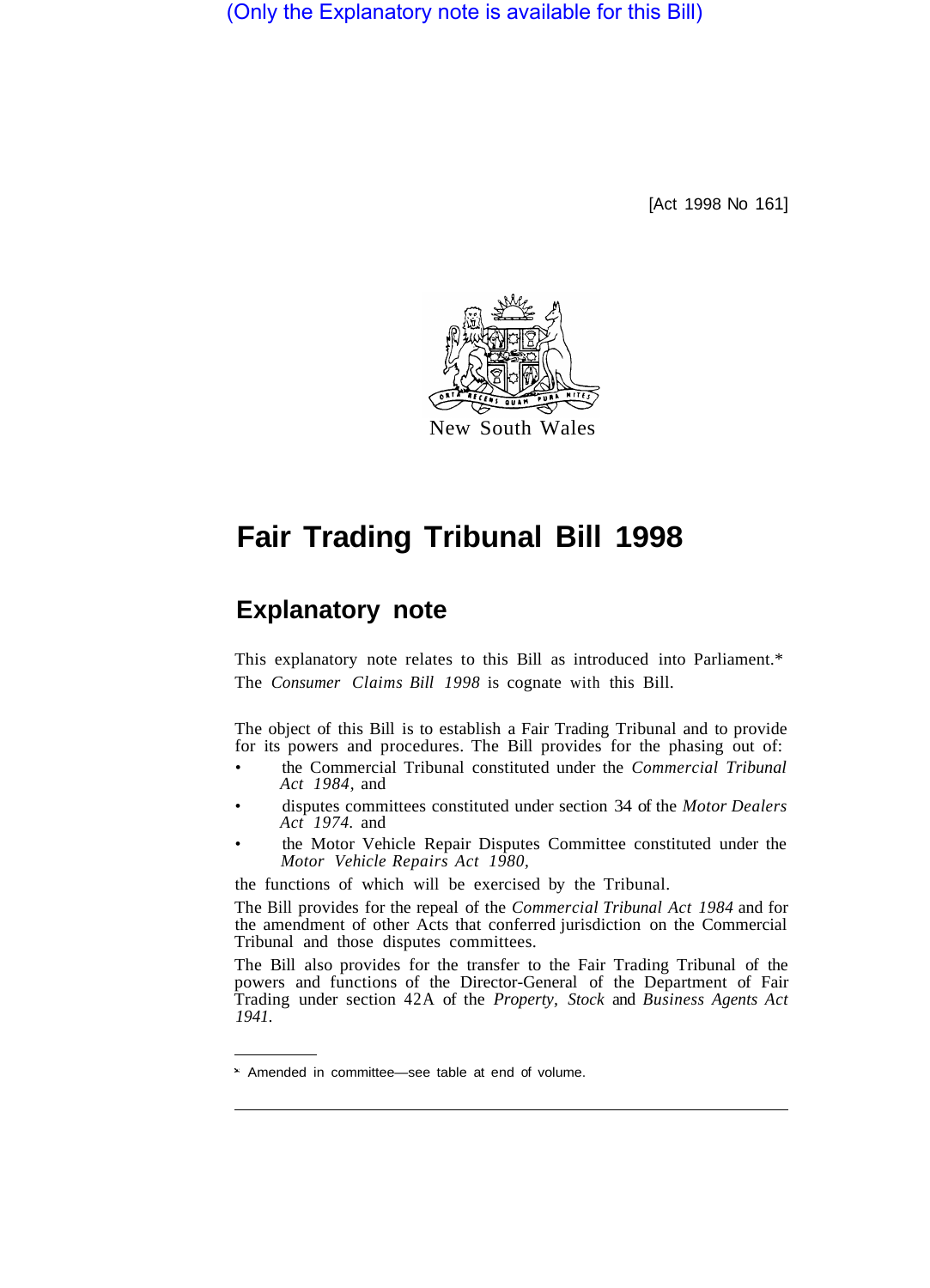Explanatory note

### Outline of provisions

#### **Part 1 Preliminary**

**Clause 1** sets out the name (also called the short title) of the proposed Act.

**Clause 2** provides for the commencement of the proposed Act on a day or days to be appointed by proclamation.

**Clause 3** specifies the objects of the proposed Act.

**Clause 4** defines certain words and expressions used in the proposed Act.

**Clause 5** provides that notes included in the proposed Act are explanatory notes and do not form part of the proposed Act.

#### **Part 2 Establishment of Tribunal**

#### **Division 1 Establishment and functions**

**Clause 6** establishes the Tribunal.

**Clause 7** provides that the Tribunal is to be constituted by a Chairperson, one or more Deputy Chairpersons. senior members and other members.

#### **Division 2 Membership of Tribunal**

**Clause 8** provides for the appointment of members of the Tribunal. A member may be appointed on a full-time or part-time basis.

**Clause 9** prescribes the requisite qualifications for membership of the Tribunal. The Chairperson or a Deputy Chairperson must be qualified for appointment as a District Court Judge. Senior members must be legally qualified. Other members must have appropriate specialist knowledge and skills. The clause gives effect to a Schedule that prescribes the terms of office of the members and makes provision for such matters as the remuneration and seniority of members and the circumstances that give rise to a vacancy of office.

**Clause 10** describes the responsibilities of the Chairperson in ensuring the proper functioning of the Tribunal. and empowers the Chairperson to give directions in connection with a range of matters concerning the business of the Tribunal. The Chairperson's functions may be performed under delegated authority by staff or other members of the Tribunal.

**Clause 11** provides that members of the Tribunal generally have the functions assigned to them under the proposed Act or other laws.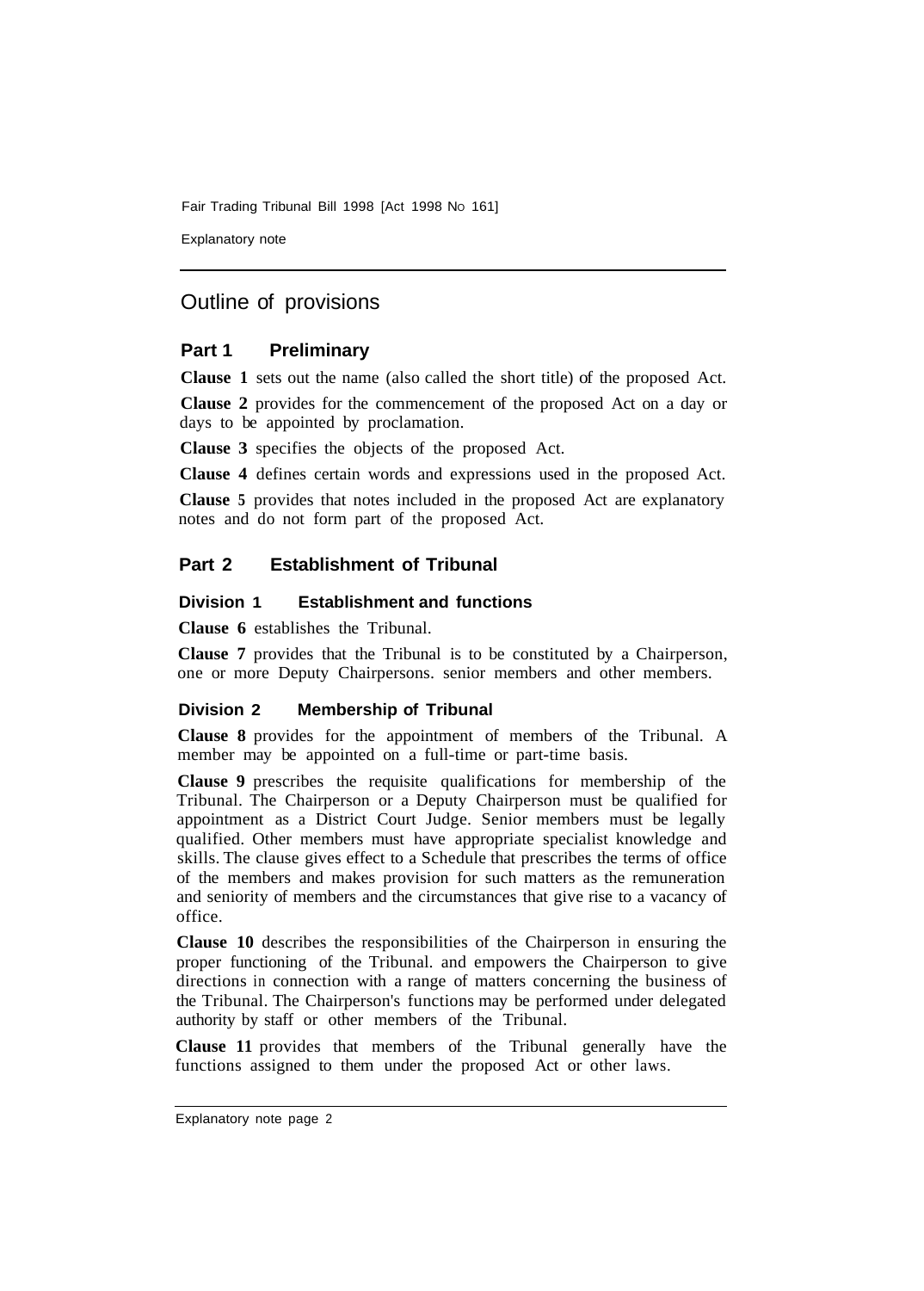Explanatory note

#### **Division 3 Organisation**

**Clause 12** enables the Tribunal to exercise its functions in specialist Divisions.

**Clause 13** confers power on the Chairperson to determine the constitution of the Tribunal for the purposes of different classes of matters before it, and provides for the reconstitution of the Tribunal proceedings if a member should die or be otherwise unavailable or cease to be a member.

**Clause 14** provides for simultaneous sitting of the Tribunal or of its Divisions.

**Clause 15** provides for an annual report to be submitted to Parliament concerning the work and activities of the Tribunal.

#### **Division 4 Assessors**

**Clause 16** provides for the appointment of assessors with specialist knowledge in any of the areas over which the Tribunal exercises jurisdiction.

**Clause 17** provides for assessors to be commissioned to inquire into and report on a matter concerning the business of the Tribunal.

**Clause 18** enables assessors to provide other advice and assistance to the Tribunal.

#### **Division 5 Registrar and staff**

**Clause 19** provides for the appointment of a Registrar. Deputy Registrars and staff to assist the Tribunal in the exercise of its functions.

**Clause 20** describes the functions of the Registrar and Deputy Registrars. The Registrar. in particular. is responsible for assisting the Chairperson in managing the affairs of the Tribunal.

#### **Part 3 Jurisdiction of Tribunal**

**Clause 21** describes the jurisdiction of the Tribunal. In general. the Tribunal exercises any jurisdiction conferred on it by or under other enactments. When the proposed Act has commenced, this jurisdiction will consist of the jurisdiction now exercised by the Commercial Tribunal. the consumer claims tribunals and other persons and bodies exercising functions under the Acts amended by Schedule 4. Other laws enacted from time to time may confer further jurisdiction on the Tribunal.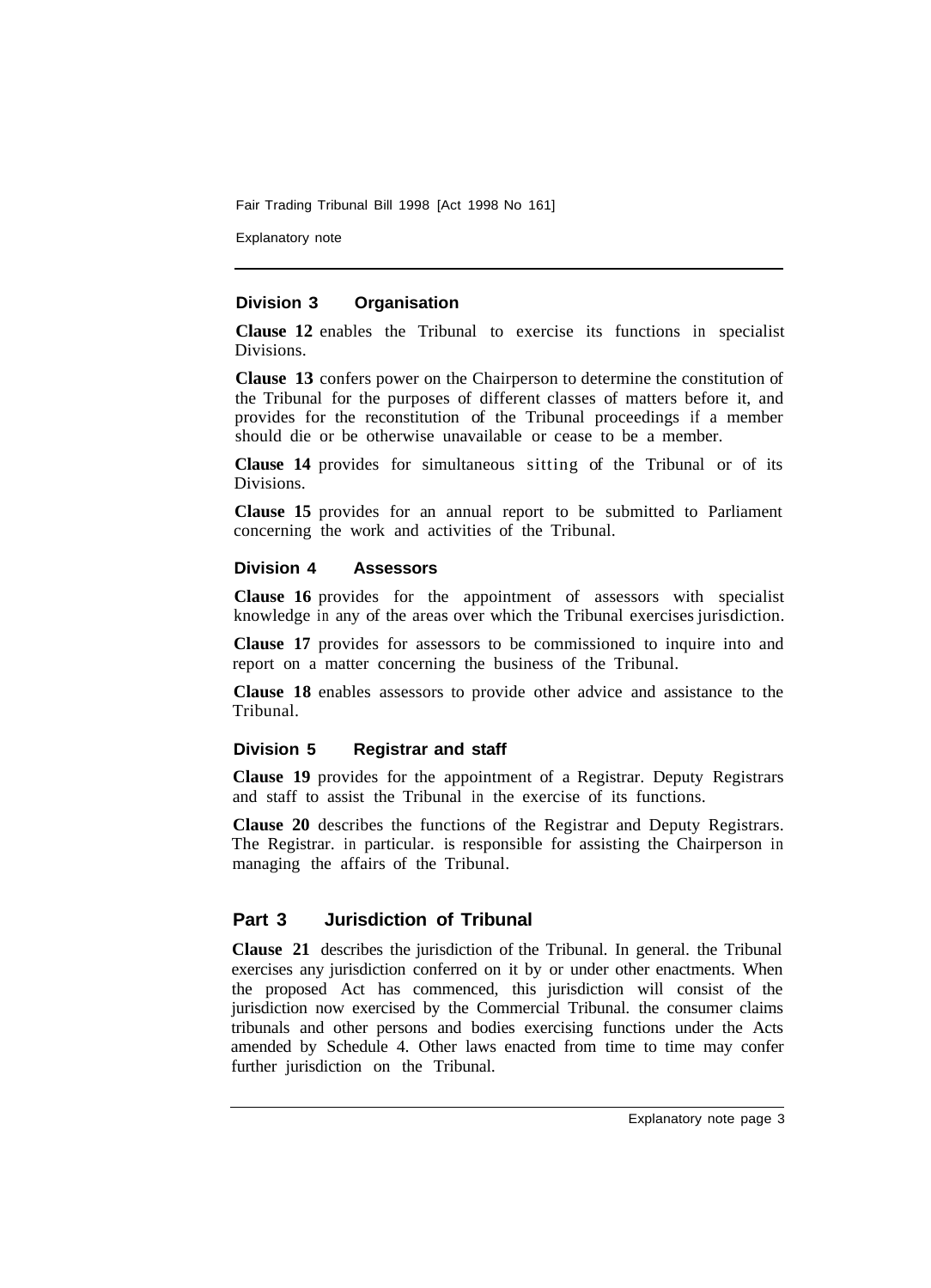Explanatory note

**Clause 22** provides for determining the proper forum when another court or tribunal has concurrent jurisdiction with the Tribunal in a particular matter. A person bringing a claim or seeking to have the Tribunal review the decision of any person or body may generally choose whichever forum the person prefers, the proper forum being determined by where the proceedings are first commenced.

**Clause 23** provides for the transfer of proceedings from the Tribunal to a court that has jurisdiction in the matter or from a court to the Tribunal, if it has jurisdiction.

#### **Part 4 Procedure of Tribunal**

**Clause 24** describes the general procedure for bringing matters before the Tribunal.

**Clause 25** requires notice of an application lodged with the Tribunal to be served by the Registrar on other parties to the proceedings.

**Clause 26** determines what member presides in proceedings before the Tribunal when it is constituted by two or more persons.

**Clause 27** describes the general features of proceedings before the Tribunal. The Tribunal is not bound by the rules of evidence and is to conduct its business with minimum formality. It has a duty to assist the understanding of the parties before it as to the significance of any aspect of the proceedings and to deal with matters as quickly as practicable. The clause confers various powers on the Tribunal in connection with proceedings before it.

**Clause 28** allows the member presiding at a sitting of the Tribunal to give procedural directions that appear to the member to be cost-effective and expeditious.

**Clause 29** allow the Tribunal. if it thinks fit. to allow errors or omissions in pleadings or other documents filed in connection with proceedings to be corrected and to cure irregularities in connection with the commencement or conduct of proceedings.

**Clause 30** provides that hearings before the Tribunal are generally to be in public. but confers discretion on the Tribunal to order a private or partly private hearing and empowers it to make orders for the suppression of names and facts involved in the proceedings.

**Clause 31** allows the Tribunal. in an appropriate case. to dispense with a hearing of any matter and to decide the matter by a review of documentary evidence.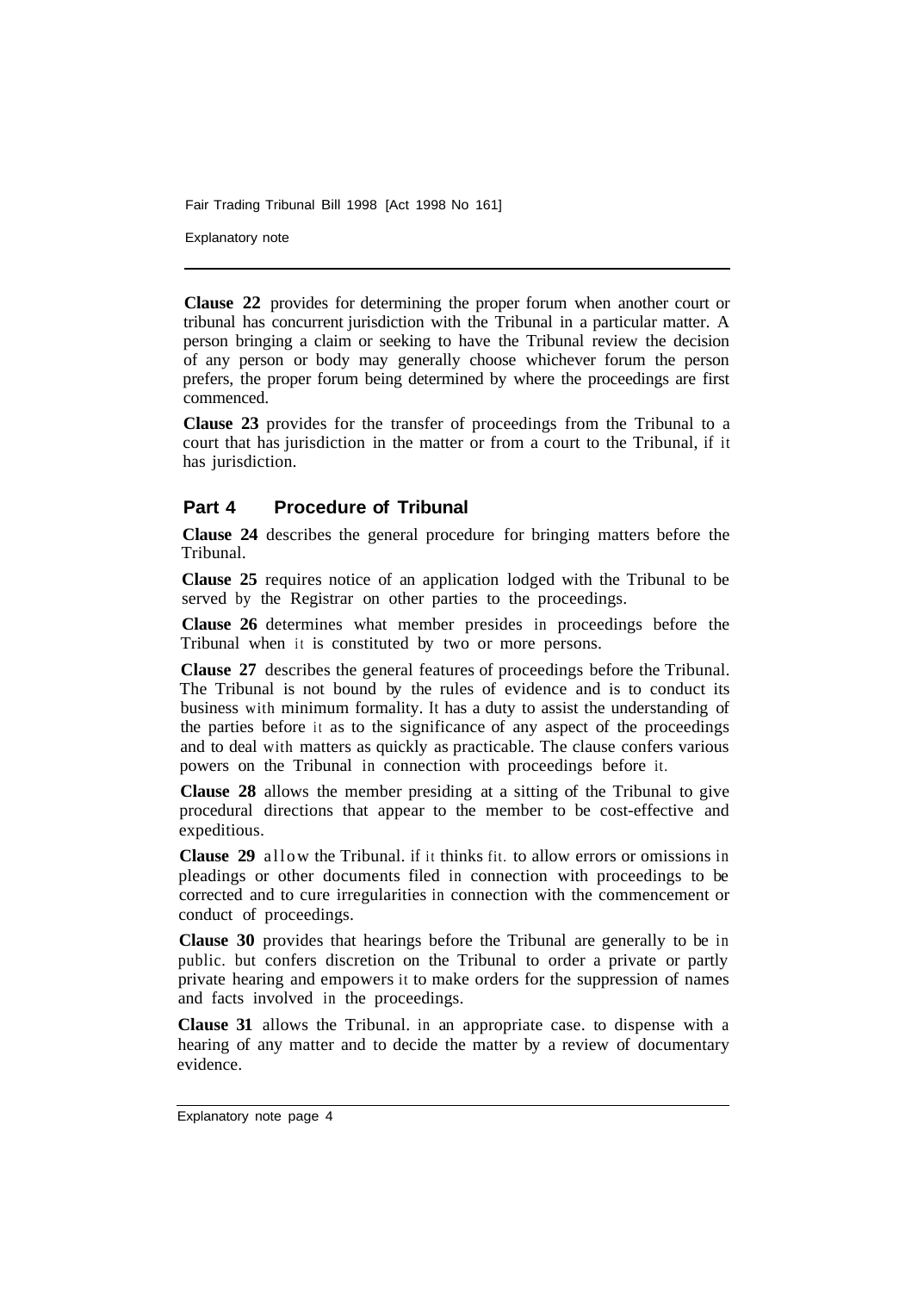Explanatory note

**Clause 32** imposes a duty on the Tribunal to afford the parties to a dispute before it a reasonable opportunity to present their cases and to make submissions to the Tribunal.

**Clause 33** deals with representation of parties before the Tribunal. The general rule is that the parties to proceedings must present their own cases, but in circumstances prescribed by the regulations the Tribunal may by order allow a party to be represented by someone else. The Tribunal may itself appoint a person to represent an incapacitated person.

**Clause 34** provides for the use of interpreters to assist the Tribunal.

**Clause 35** allows the Tribunal to take evidence by telephone or closed-circuit television or other means.

**Clause 36** allows the Tribunal to call evidence of its own motion, to administer oaths and examine and summon witnesses.

**Clause 37** empowers the Registrar to issue summonses to compel the attendance of witnesses or the production of documentary or other evidence.

**Clause 38** allows the apprehension by warrant of witnesses who fail to obey a summons.

**Clause 39** defines what constitutes contempt of the Tribunal and provides for its punishment.

**Clause 40** affords to legal practitioners and other persons appearing or testifying before the Tribunal the same protections and immunities as when they appear or testify before the Supreme Court.

**Clause 41** determines the decision of the Tribunal. when constituted by two or more persons. on a matter where opinion is divided.

**Clause 42** allows the Tribunal to reserve its decision on a matter before it. (subject to time limits imposed by regulations under proposed section 45).

**Clause 43** confers a general power on the Tribunal. in making any order it is otherwise empowered to make. to attach conditions to the order.

**Clause 44** allows the Tribunal to give effect to agreements between the parties for the settlement of matters before it.

**Clause 45** requires the Tribunal to serve notice of its decisions on the parties to the relevant proceedings and to give reasons in writing (if it has not already done so) at the request of either party.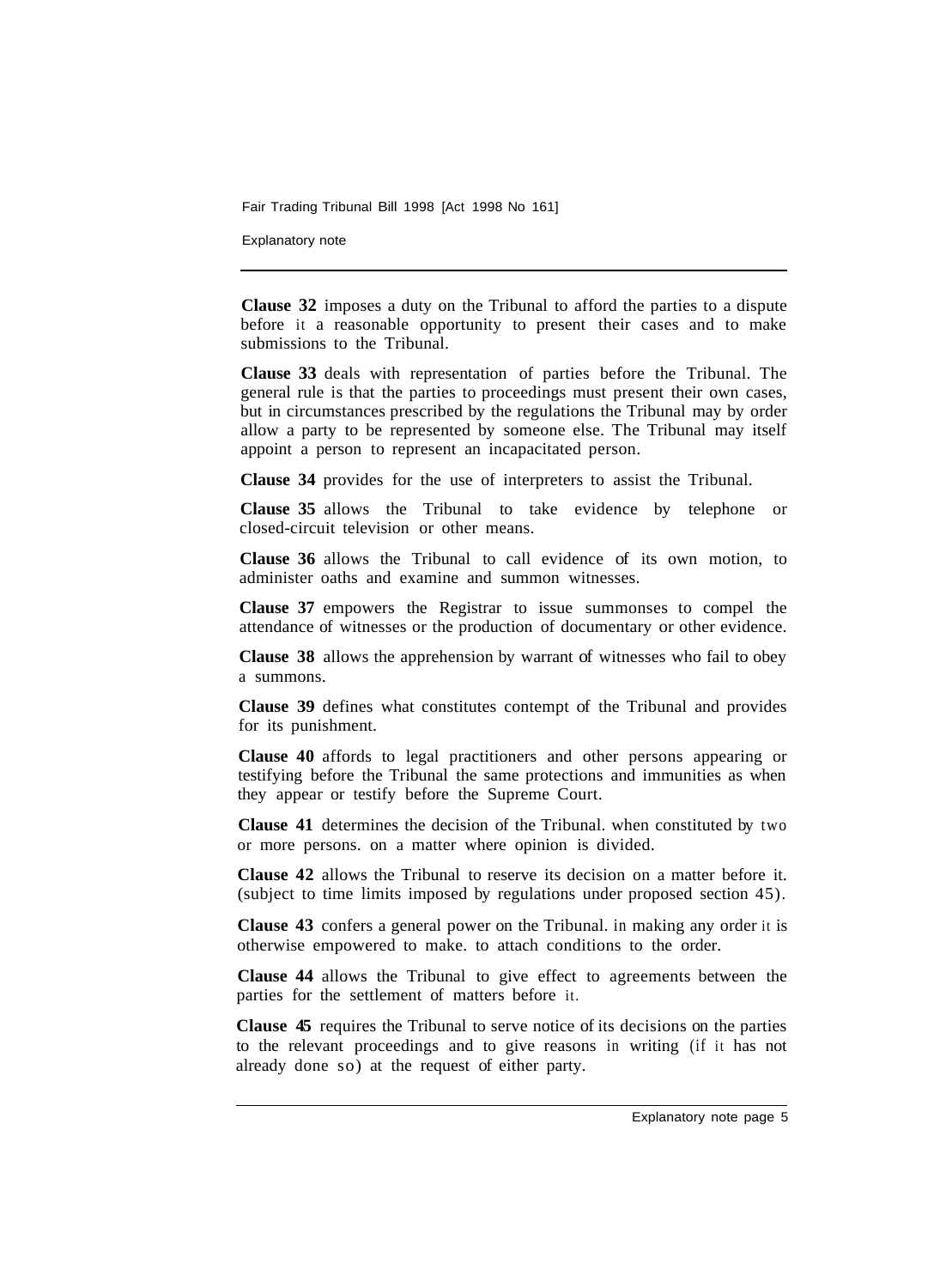Explanatory note

**Clause 46** enables the Tribunal to correct any error discovered in the text of its judgments or statements.

**Clause 47** provides that an order made by the Tribunal for the payment of money is, when its particulars are certified by the Registrar and the certificate filed with a court of competent jurisdiction, enforceable as a judgment of that court.

**Clause 48** provides for the award of costs in respect of proceedings before the Tribunal. Costs are to be awarded, in general, only if the parties were legally represented in the Commercial Division or the Home Building Division. but costs are available in circumstances to be determined by the regulations or in special circumstances recognised by the Tribunal in a particular case.

#### **Part 5 Alternative dispute resolution**

#### **Division 1 Conciliation and preliminary measures**

**Clause 49** imposes a duty on the Tribunal to attempt to bring the parties to a dispute to a settlement without the need for further proceedings.

**Clause 50** provides for the holding of preliminary conferences between the parties before the hearing of a matter before the Tribunal. as a means of attempting to achieve early settlement.

#### **Division 2 Mediation and neutral evaluation**

**Clause 51** defines *mediation session, mediator, neutral evaluation session*  and *neutral evalulator* for the purposes of the proposed Division.

**Clause 52** specifies the difference between *mediation* and *neutral evaluation.* In a mediation. the mediator presides over a negotiation process in which the parties are encouraged to come to a resolution of their dispute, In a neutral evaluation, the evaluator attempts to simplify the issues, isolate the relevant principles that will determine the outcome of the dispute and evaluate each party's probability of success.

**Clause 53** provides for the appointment of the persons who will conduct mediation sessions and neutral evaluation sessions.

**Clause 54** allows the Tribunal to refer any matter arising in proceedings before it for mediation or neutral evaluation.

**Clause 55** enables the regulations to require the costs of mediation or neutral evaluation to be borne by the parties to the dispute.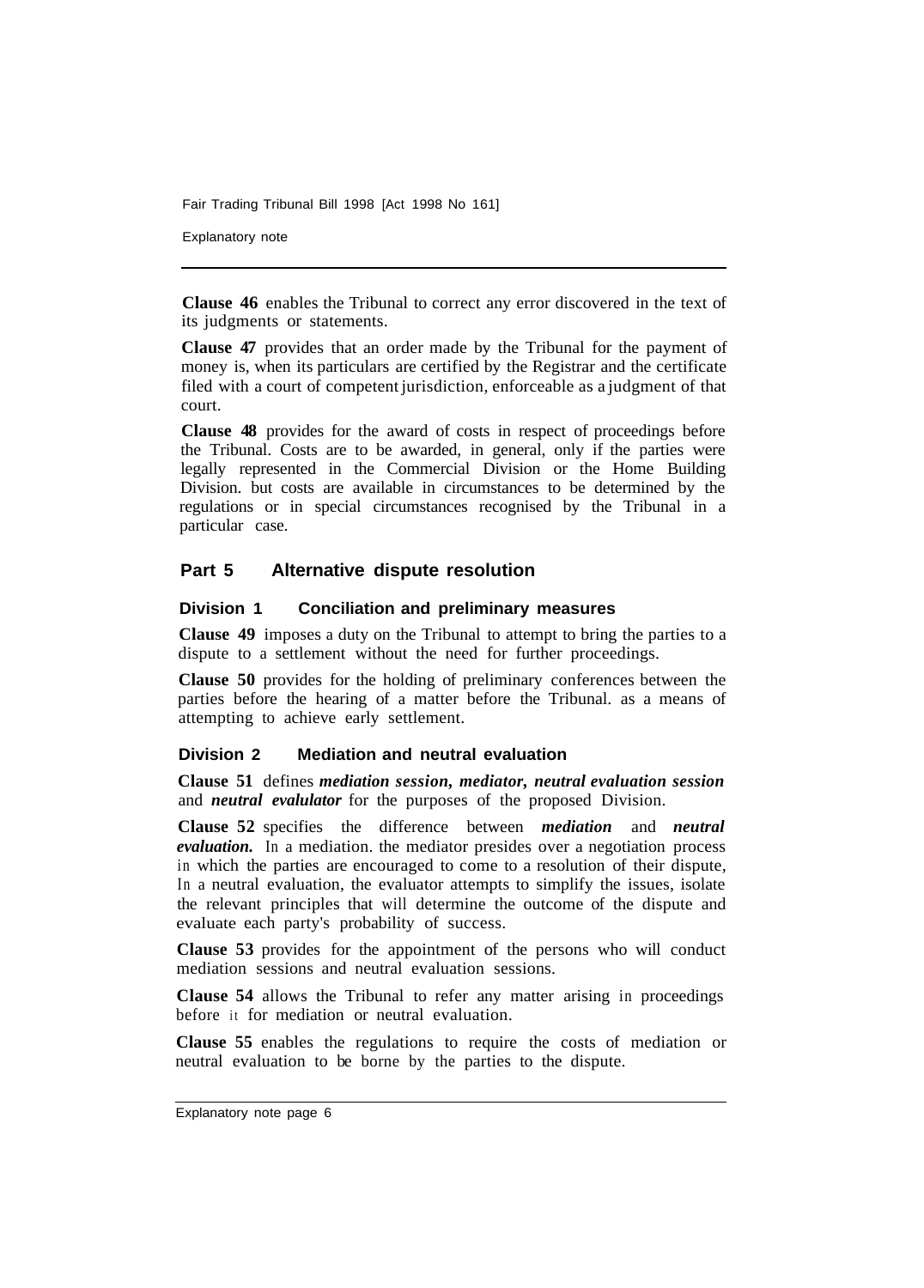Explanatory note

**Clause 56** permits the Tribunal to make orders giving effect to any compromise arrived at in a mediation or neutral evaluation of a dispute.

**Clause 57** extends to mediations and neutral evaluations the same privilege with regard to defamation as exists in relation to legal proceedings.

**Clause 58** restricts the disclosure, by a mediator or neutral evaluator, of information obtained in a mediation or neutral evaluation.

**Clause 59** provides that nothing in the proposed Division precludes the parties to proceedings from seeking other means of resolving their dispute.

#### **Part 6 Appeals and rehearings**

**Clause 60** provides that there is no appeal from the Tribunal by proceedings in the nature of the prerogative writs or by proceedings in equity except to the extent that the Tribunal's jurisdiction is disputed.

**Clause 61** affords a right of appeal to the Supreme Court on **a** matter of law in certain cases.

**Clause 62** allows the Tribunal to refer any matter of law to the Supreme Court for determination.

**Clause 63** provides for a limited right to have a matter reheard by the Tribunal in a case where the Chairperson is satisfied that an injustice has been done.

**Clause 64** provides that an appeal under this Part does not stay the decision against which the appeal is brought unless the Chairperson or the Supreme Court hearing the appeal otherwise orders or other provision is made by another law.

#### **Part 7 Miscellaneous**

**Clause 65** applies certain provisions of the *Evidence Act 1995* to the Tribunal in connection with the production of documents.

**Clause 66** prohibits the disclosure. by persons employed or acting for the purposes of the proposed Act. of information that comes to their knowledge while so employed or acting

**Clause 67** provides that the proposed Act is to bind the Crown.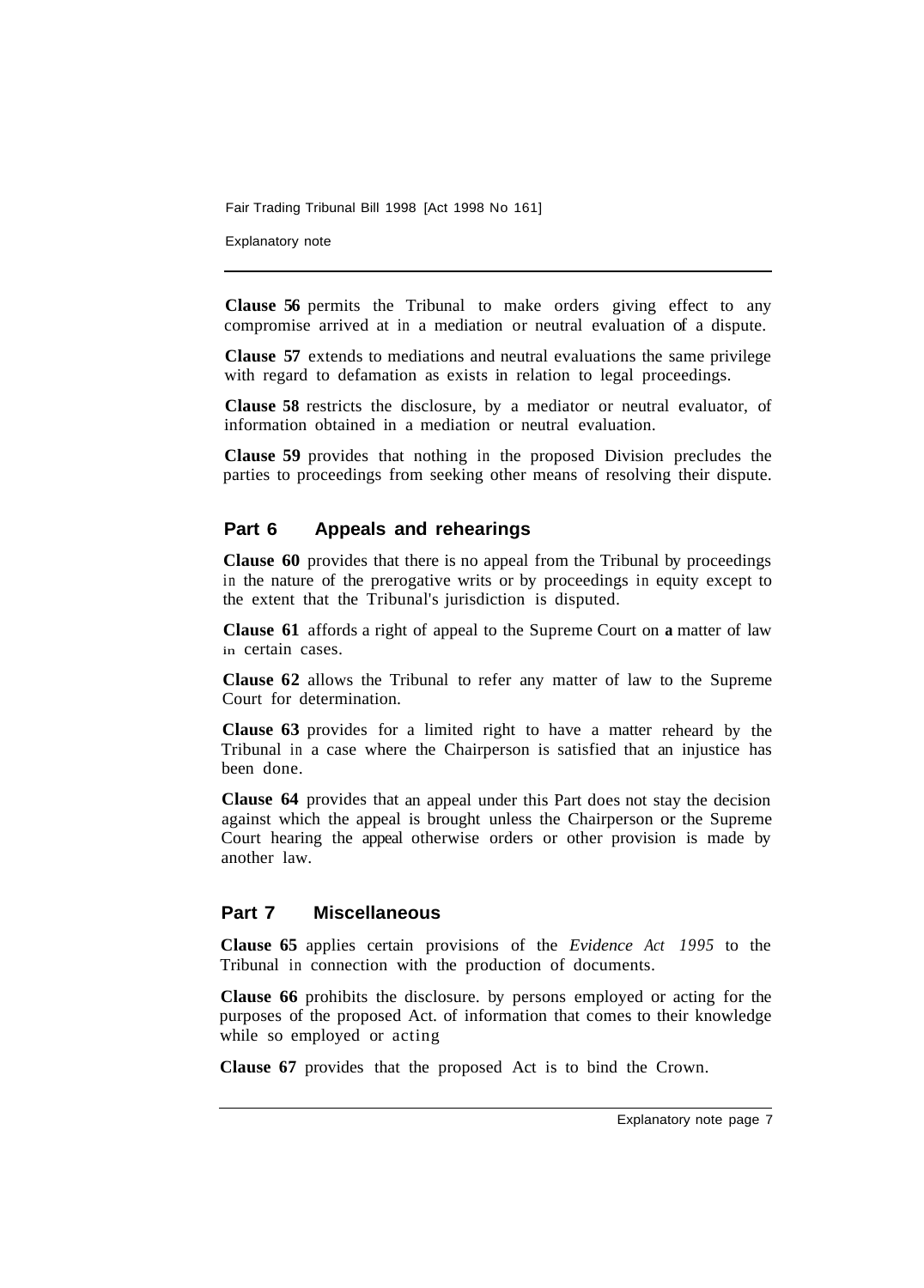Explanatory note

**Clause 68** provides for a seal of the Tribunal, of which judicial notice may be taken.

**Clause 69** provides for the authentication of documents of the Tribunal (otherwise than by its seal) by signature of the Chairperson, Deputy Chairperson, senior member or Registrar, of whose signatures judicial notice may be taken.

**Clause 70** creates a presumption in legal proceedings that the constitution and decisions of the Tribunal. and the appointment or holding of office by its members, are not irregular.

**Clause 71** provides for the giving of notices and lodgment of documents for the purposes of the proposed Act.

**Clause 72** provides for the return to their rightful owners of documents used in evidence before the Tribunal.

**Clause 73** provides for witnesses' expenses.

**Clause 74** provides that proceedings for an offence against the proposed Act or the regulations are to be taken before a Local Court.

**Clause 75** affords to members of the Tribunal. the Registrar and Deputy Registrars protection from liability for acts and omissions in the exercise of their respective functions.

**Clause 76** allows the Chairperson to report to the Minister or to the Director-General of the Department of Fair Trading concerning matters arising under the administration of the proposed Act or affecting the jurisdiction of the Tribunal.

**Clause 77** allows regulations to be made in aid of the proposed Act.

**Clause 78** provides for the form of documents to be used for the purposes of the proposed Act.

**Clause 79** repeals the *Commercial Tribunal Act 1984.* 

**Clause 80** gives effect to a schedule of consequential amendments to other Acts.

**Clause 81** gives effect to a schedule of savings. transitional and other provisions.

**Clause 82** requires a review of the Act to be undertaken after 2 years of operation.

Explanatory note page 8